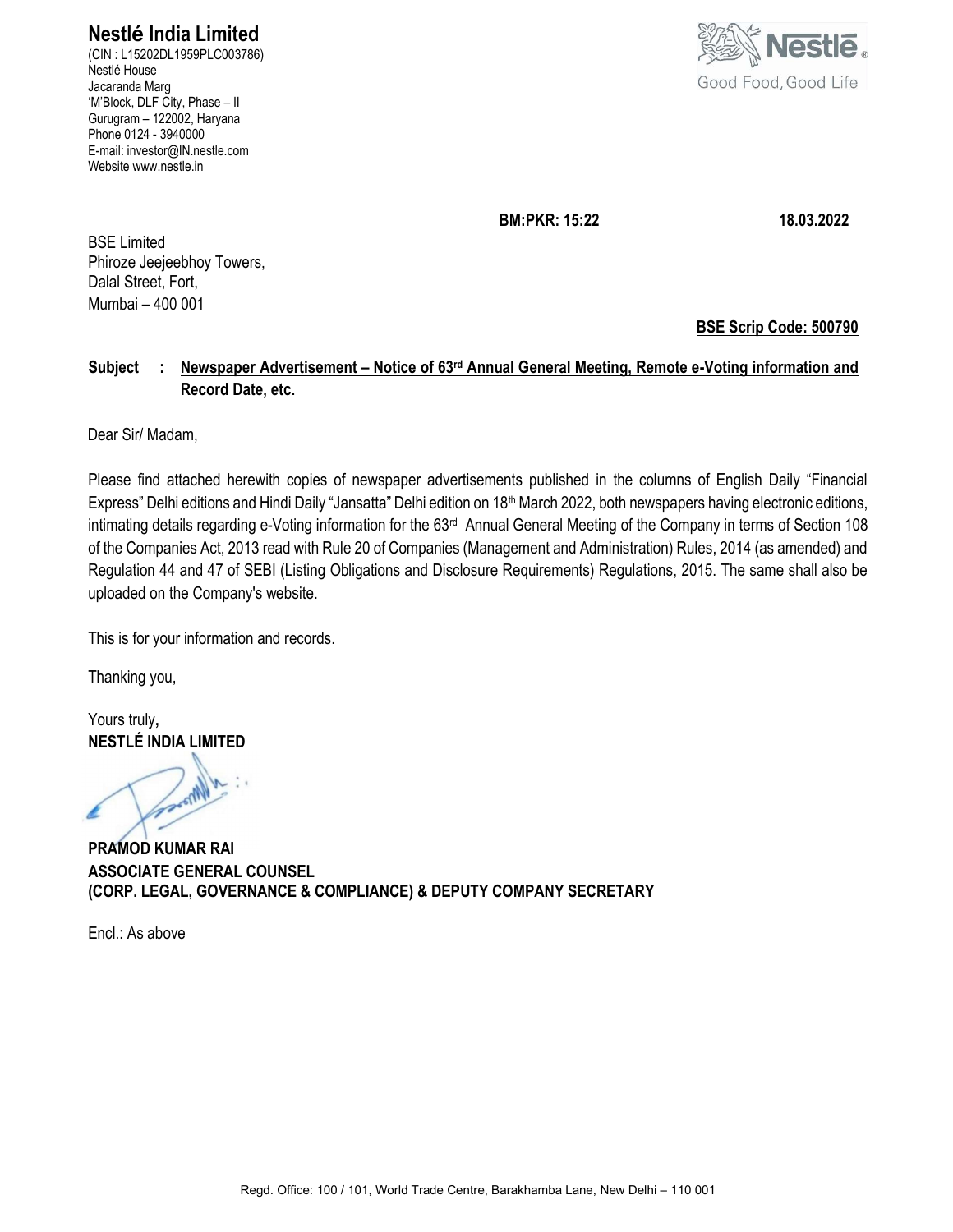

जनसत्ता, 18 मार्च, 2022